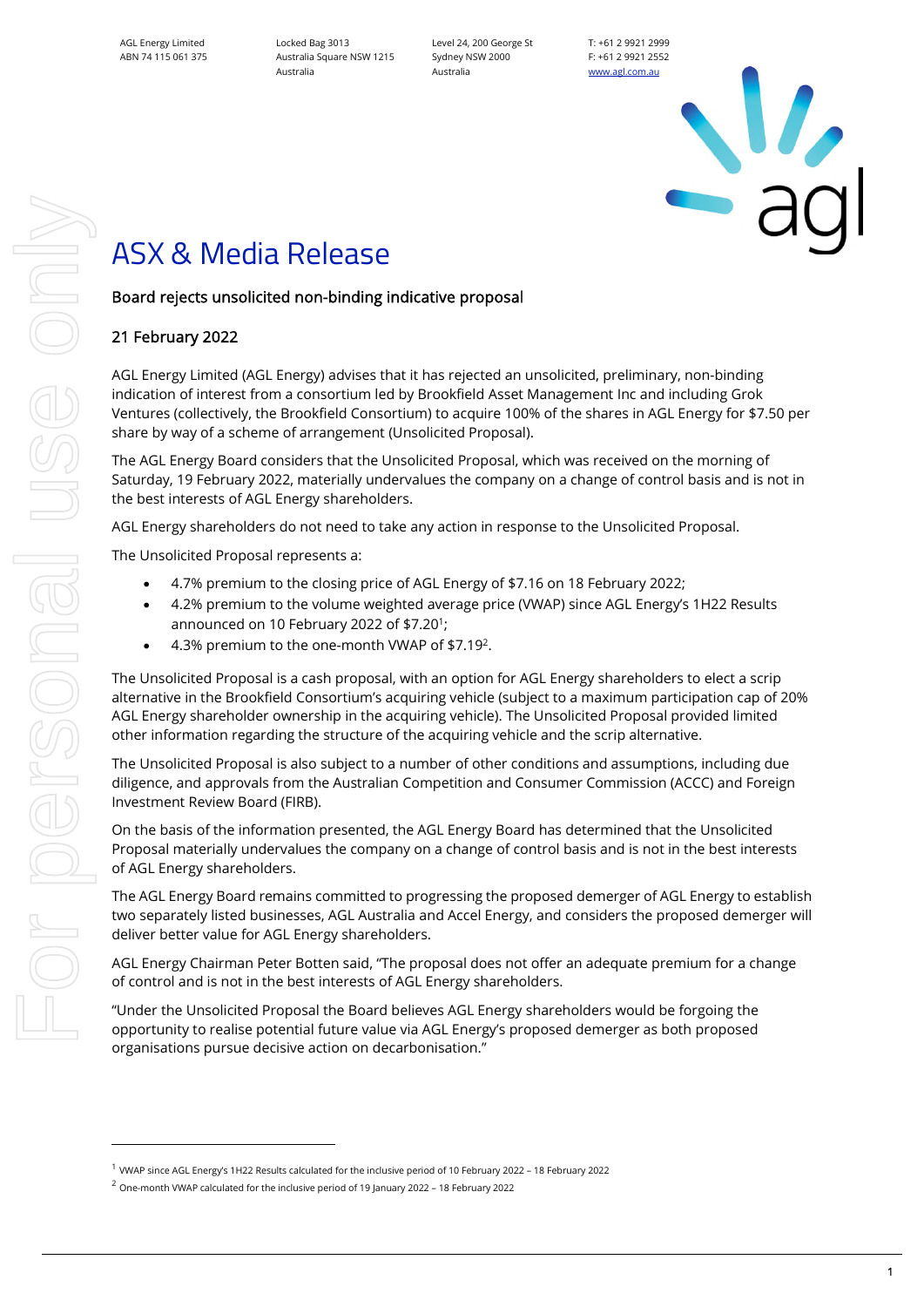

## AGL Energy Demerger

Since announcing the structural separation proposal on 31 March 2021, the Board has rigorously tested various alternative options available to it and the AGL Energy Board continues to believe the proposed demerger is in the best interests of AGL Energy shareholders.

As announced on 10 February 2022, the proposed demerger is progressing well and is on track for completion by 30 June 2022. The Board is confident that the demerger will create a strong future for both parts of the business, resulting in two industry leading companies both with the ability to unlock value as each business pursues their individual tailored purposes and strategies.

"AGL Energy has the proven ability to continue to reinvent our business to meet the changing needs of our customers. Our locally developed, industry leading capability means that we are best placed to continue to serve the households and businesses of Australia, while delivering a responsible pathway to a decarbonised future," Mr Botten said.

"On a daily basis we deliver services to around 4.5 million customers $3$ . Under our demerger those customers who depend on us now can be sure that AGL Australia will leverage its deep energy expertise, systems and scale to further enhance these services in a low carbon world, while at the same time Accel Energy advances a new energy future together with its workforce, community and government.

"At the recent results announcement AGL Energy also outlined climate commitments for both proposed organisations that demonstrated decisive action on decarbonisation. These commitments strike a balance between enabling Australia's current and future energy needs and the need to responsibly decarbonise, without impacting energy reliability and affordability.

"The commitments set a new baseline for both organisations against which they will measure their success and strive to improve as the energy market evolves. Under these commitments, AGL Australia would achieve 50% reduction in emissions by 2030<sup>4</sup> and Accel Energy would achieve a 55-60% reduction<sup>5</sup> in emissions by no later than 2034, with the potential to bring this forward should the system be ready."

Both AGL Australia and Accel Energy have completed financing arrangements announced at the recent FY22 results announcement.

"AGL Australia and Accel Energy will continue to have access to the deep public and private capital markets to support their renewable energy development plans. This will continue the AGL Energy legacy of investment in renewables that has seen us invest \$4.8bn over the last two decades in transition including our part ownership of the \$3 billion renewable developer TILT Renewables.

"We have also received strong interest for the proposed Energy Transition Investment Partnership (ETIP) fund in recent months. The ETIP is being established to support Accel Energy's commitment to transition our existing thermal generation sites to low-carbon Industrial Energy Hubs."

AGL Energy is currently in-market to establish the ETIP as an investment vehicle to back the development of Accel Energy's key renewable and low carbon firming assets. Accel Energy will act as vehicle manager in addition to managing development, output marketing, construction, assets and dispatch. AGL Energy is working towards establishing the ETIP by the point of demerger.

<sup>&</sup>lt;sup>3</sup> Includes approximately 300,000 services to customers of ActewAGL, in which AGL Australia will own a 50 percent shareholding in the retail operations 4 On FY19 levels for Scope 1, 2 and 3 emissions for AGL Australia

<sup>&</sup>lt;sup>5</sup> FY19 baseline comprises Scope 1 and Scope 2 emissions for all electricity generation assets that will be owned and operated by Accel Energy following demerger, as reported under the National Greenhouse and Energy Act 2007